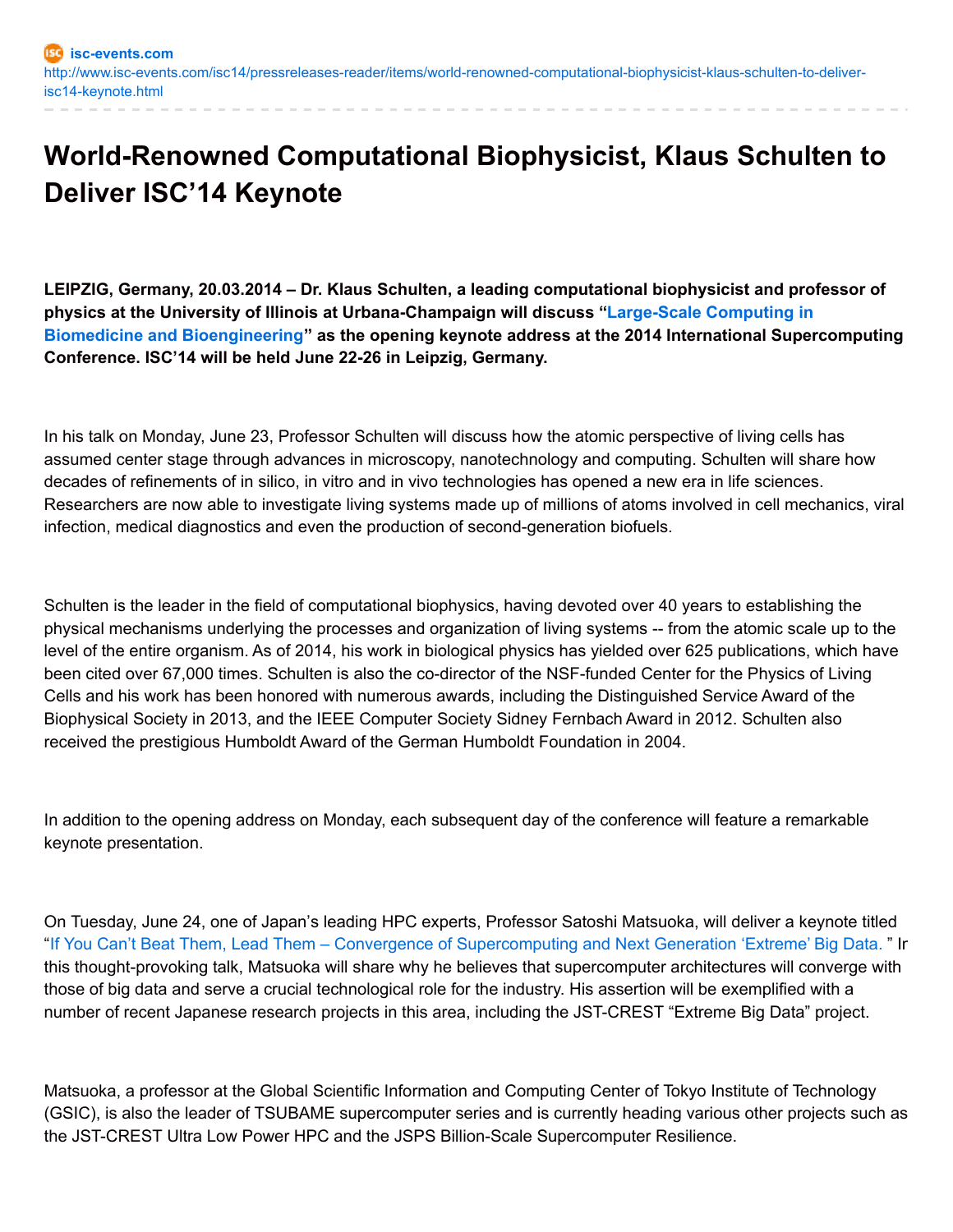On Wednesday, June 25, Professor Thomas Sterling, a perennial favorite at ISC, will offer a vibrant summary of the past year in his keynote: "HPC [Achievement](http://www.isc-events.com/isc14/wednesday-keynote.html) & Impact 2014 – A Personal Perspective. " Sterling is set to track the improvements in microprocessor multicore and accelerator components as well as general system capabilities. On the topic of exascale, Sterling will talk about the international programs devoted to leading-edge HPC that will bridge the second half of the decade. His keynote address will end with an early summary of the emerging area of interests in "beyond exascale," including superconducting logic, optical computing, neuromorphic and probabilistic computing.

Sterling is professor at the Indiana University's School of Informatics and Computing and serves as chief scientist and associate director at the PTI Center for Research in Extreme Scale Technologies (CREST). He is currently engaged in research associated with the innovative ParalleX execution model for extreme-scale computing.

In the Thursday, June 26 keynote, Professor Karlheinz Meier, a European leader in neuromorphic computing will deliver a talk titled "Brain Derived Computing beyond von Neumann – [Achievements](http://www.isc-events.com/isc14/thursday_keynote.html) and Challenges. " In the keynote, Meier will review the current projects around the world that are focused on neuromorphic computing and introduce the work in this area that will be conducted under the European Commission's Human Brain Project (HBP). As an HBP co-director, Meier's mission will be to develop neuromorphic hardware implementations with a very high degree of configurability.

Karlheinz Meier is a professor of experimental physics at Heidelberg University's Kirchhoff Institute of Physics. In his role as the co-director of the European Human Brain Project, Meier leads a research group in [neuromorphic](https://www.humanbrainproject.eu/neuromorphic-computing-platform1) computing. Funded by the European Commission, HBP is an ambitious 10-year, €1.19-billion project, with the intention of greatly advancing the understanding of the human brain using cutting-edge computer technologies. He has initiated and led two major European initiatives in the same field, but on a smaller scale -- FACETS and BrainScaleS.

For detailed information on the ISC'14 program, click [here](http://www.isc-events.com/isc14_ap/).

Advance [registration](http://www.isc-events.com/isc14/online_registration.html) is now open and by registering until May 15, attendees can save over 25 percent off the onsite registration rates.

## About [ISC'14](http://www.isc-events.com/isc14/)

Now in its 29th year, ISC is the world's oldest and Europe's most important conference and networking event for the HPC community, offering a strong five-day technical program focusing on HPC technological development and its application in scientific fields as well as its adoption in an industrial environment.

Over 300 hand-picked expert speakers and 170 exhibitors, consisting of leading research centers and vendors, will greet this year's attendees to ISC. A number of events complement the technical program including Tutorials, the